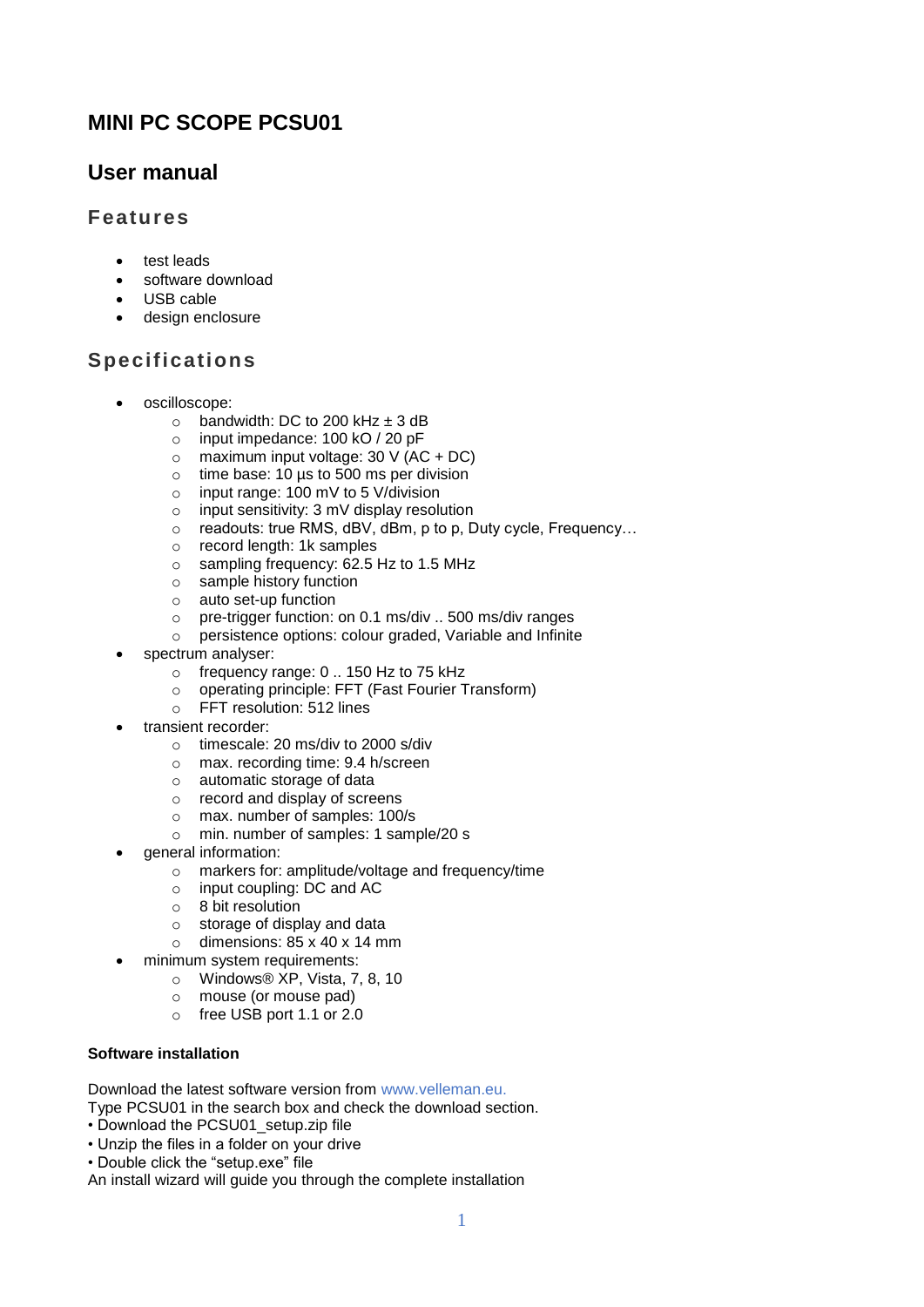procedure. Shortcuts to the PCSU01 software can be installed.

**Note**: You will need local Administrator privileges to successfully complete the installation, contact your system administrator for assistance. See also the "ReadME" file in the installed folder.

#### **Starting the software**:

Locate and run the PCSU01 software. At first time, the oscilloscope will be calibrated automatically.

\*Microsoft Windows™ XP/Vista/7/8/10 (\*) are registered trademarks.

#### **SAFETY and WARNINGS**



Important safety information!

Instruments grounds are interconnected and connected to PC ground. Max. voltage between probe tip and ground: 30V AC+DC at all times!

Before performing any measurement, make sure that the circuit is galvanically separated from the AC power (mains)! If necessary, use a safety isolation transformer.

## **Warranty**

This product is guaranteed against defects in components and construction from the moment it is purchased and for a period of ONE YEAR starting from the date of sale. This guarantee is only valid if the unit is submitted together with the original purchase invoice. VELLEMAN Ltd. limits its responsibility to the reparation of defects or, as VELLEMAN Ltd. deems necessary, to the replacement or reparation of defective components. Costs and risks connected to the transport, removal or placement of the product, or any other costs directly or indirectly connected to the repair, will not be reimbursed by VELLEMAN Ltd. VELLEMAN Ltd. will not be held responsible for any damages caused by the malfunctioning of a unit.

# **Connections**

Signal input connectors (max 30Vac+dc) USB power indication -

The unit is connected to the USB port of the computer, using a USB cable.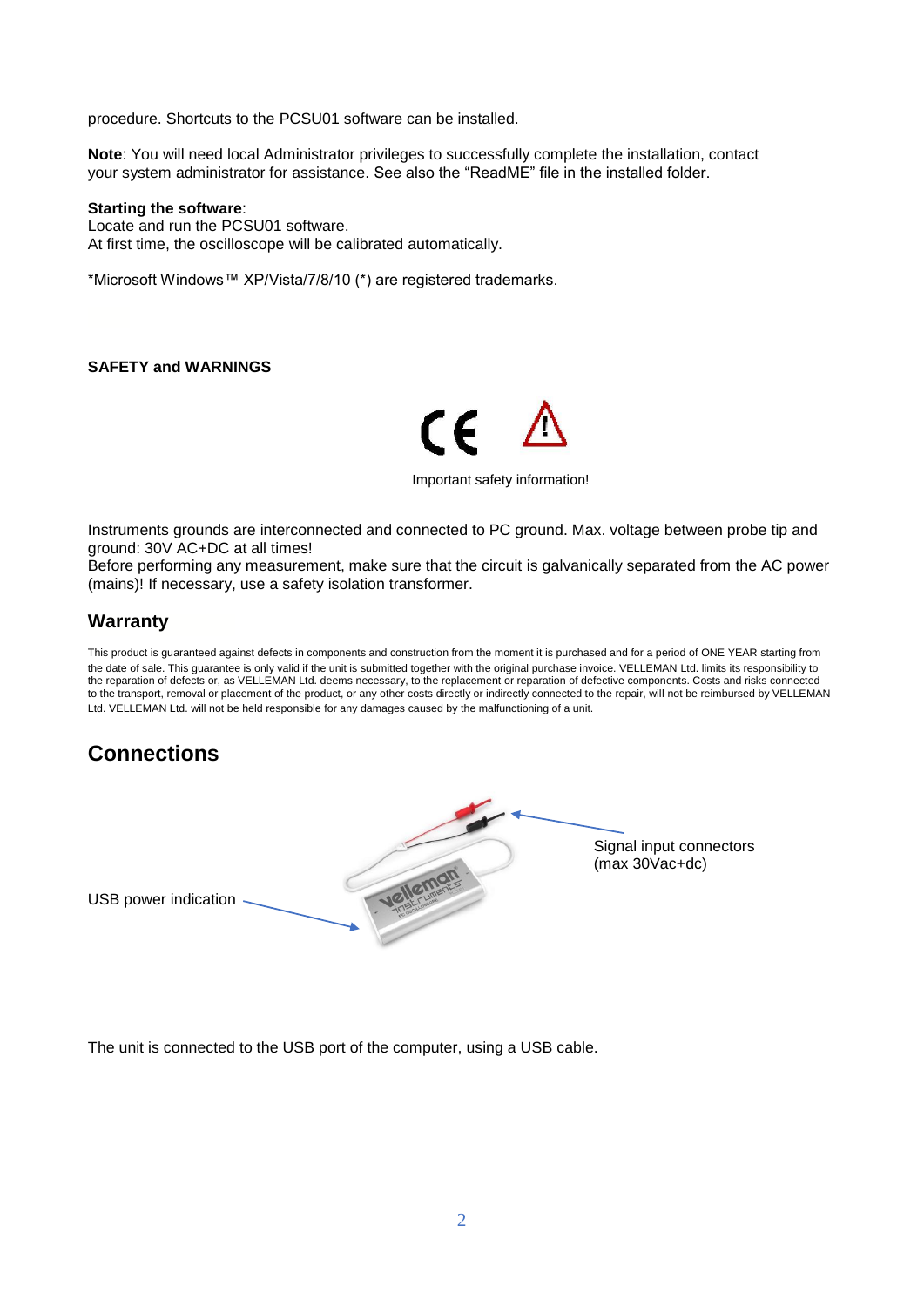# **The Oscilloscope module**

**What ? :The Oscilloscope module offers a feature-packed, easy to use digital storage oscilloscope.**



**How ? :**

**• Connect the circuit under test to the scope input (observe the max. input rating of the scope!).**

- **Start measuring with "trigger off" (5).**
- **Press "RUN" (6).**
- **Choose the desired volts/div setting or press "Auto-set" (2).**
- **Choose the appropriate time/div setting (7).**

**To enable triggering :**

- **Select trigger edge (4).**
- **Set trigger to "ON" (5).**

**• Set trigger level by sliding (3). The trigger mark is displayed on the left hand side of the signal display (1).**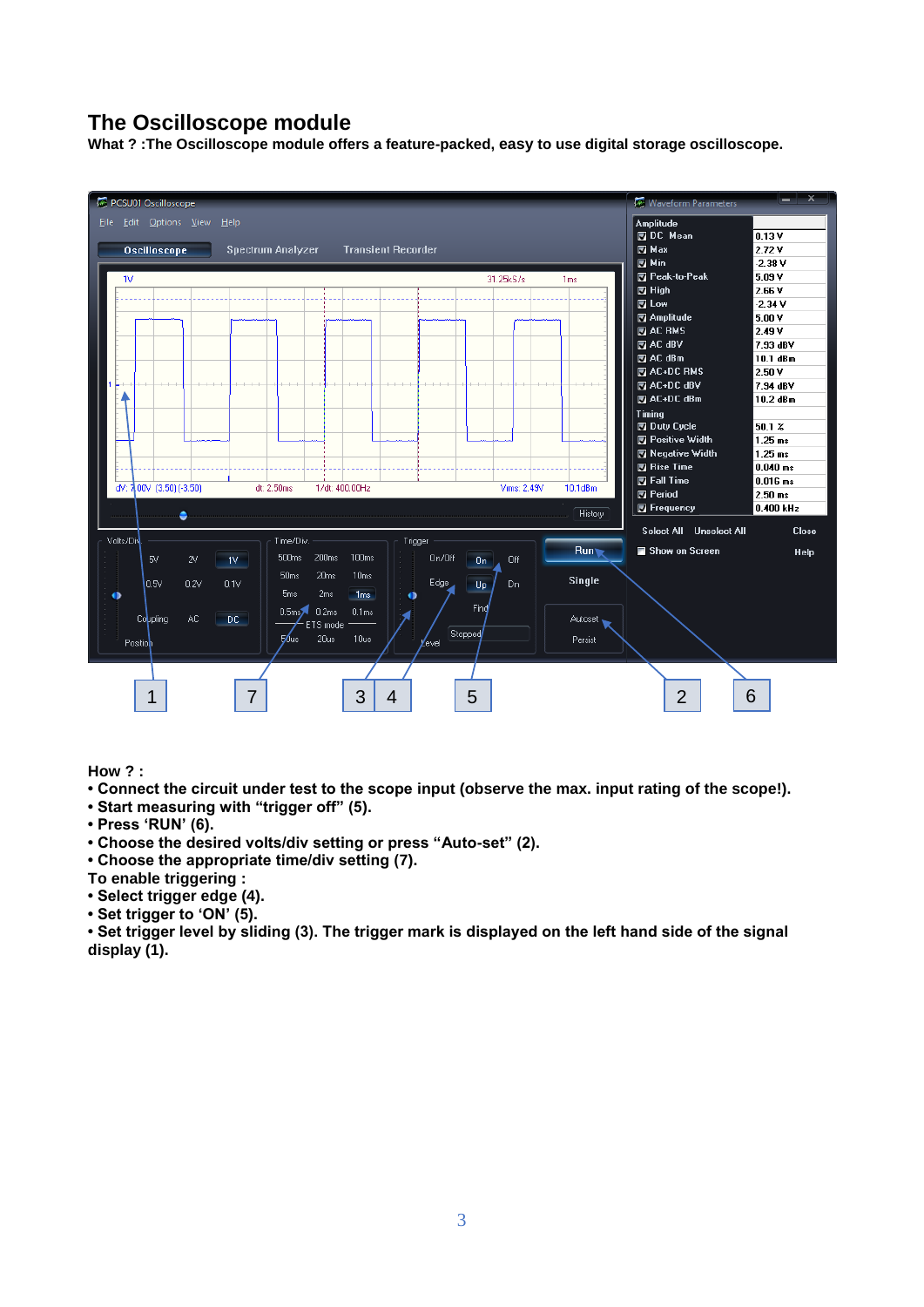## **The Spectrum Analyzer Module**

**What?: Powerful feature which allows visualization of the frequency spectrum of a signal, using FFT (Fast Fourier Transform) analysis.**



**How?:**

**• Connect the scope input to the circuit under test. (observe the max. input rating of the scope!).**

- **First observe the signal on the scope screen (see previous page).**
- **Check that the signal is not over the maximum of the screen.**
- **Start the spectrum analyzer.**
- **Press "RUN" (1).**

**• Select the appropriate frequency range. Make sure your setting will capture any signal change of interest (3).**

**• If wanted, set the appropriate volts/div setting (2).**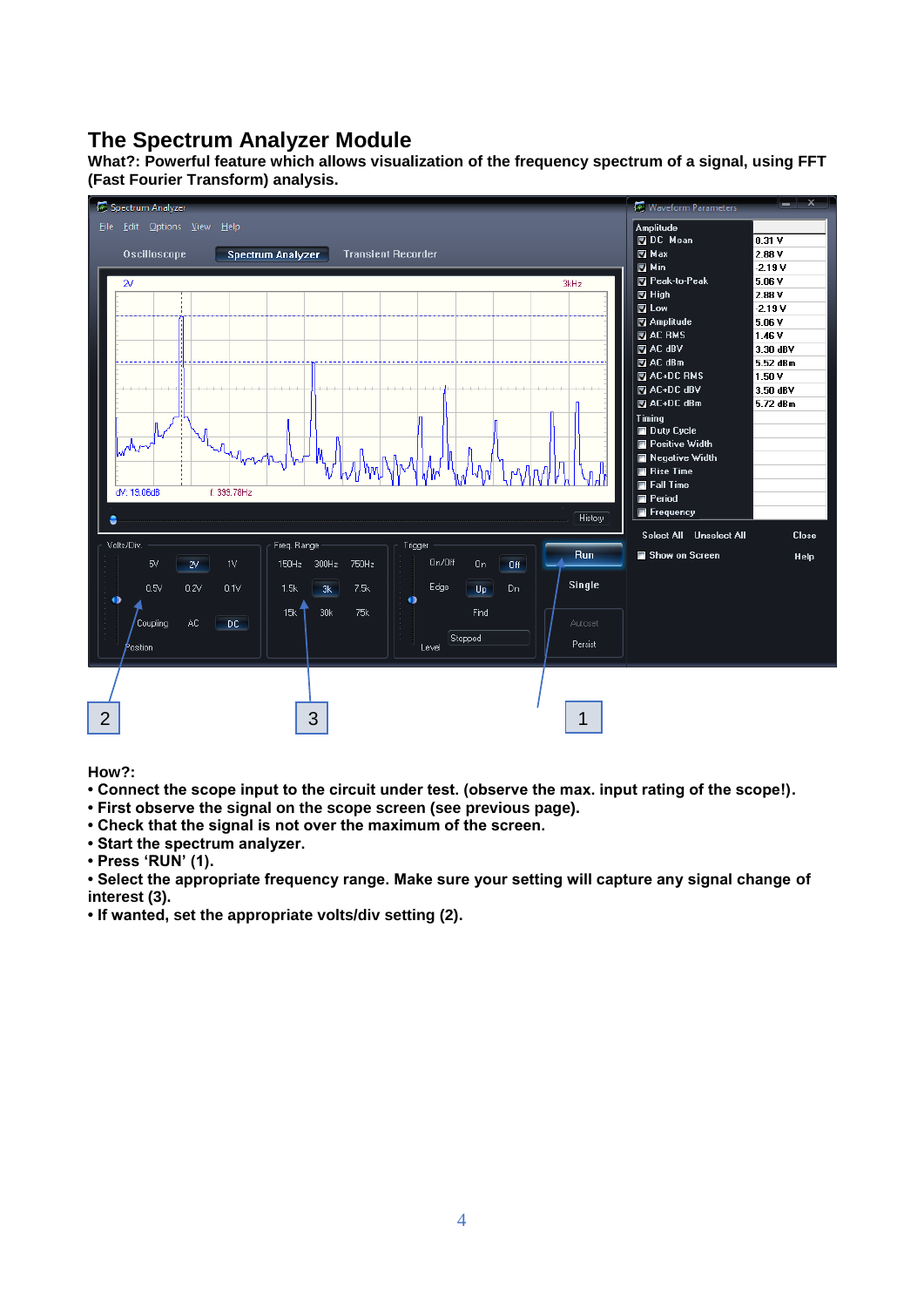# **The Transient Recorder Module**

**What?: Record occasional events and log slow changing processes automatically, e.g. battery charge cycles, temperature changes,... or track intermittent faults in electronic circuits. Automatic data storage allows over one year of continuous recording!**



**How?:**

- **Connect the scope input to the circuit under test.**
- **Select the appropriate volts/div setting (1).**
- **Select the appropriate time/division setting (3).**
- **Press RUN (2) to start recording.**

#### **\*\* Press RUN again, to stop the measurement, or use the "Single" button to make a single screen measurement.**

For continuous recording with auto-save to your HD, select "AutoSave Data" from the "File"-menu. Notes:

- During recording the screen can differ from the actual measurement.
- Events happening between two sample acquisitions will be missed if a too slow time/div is set.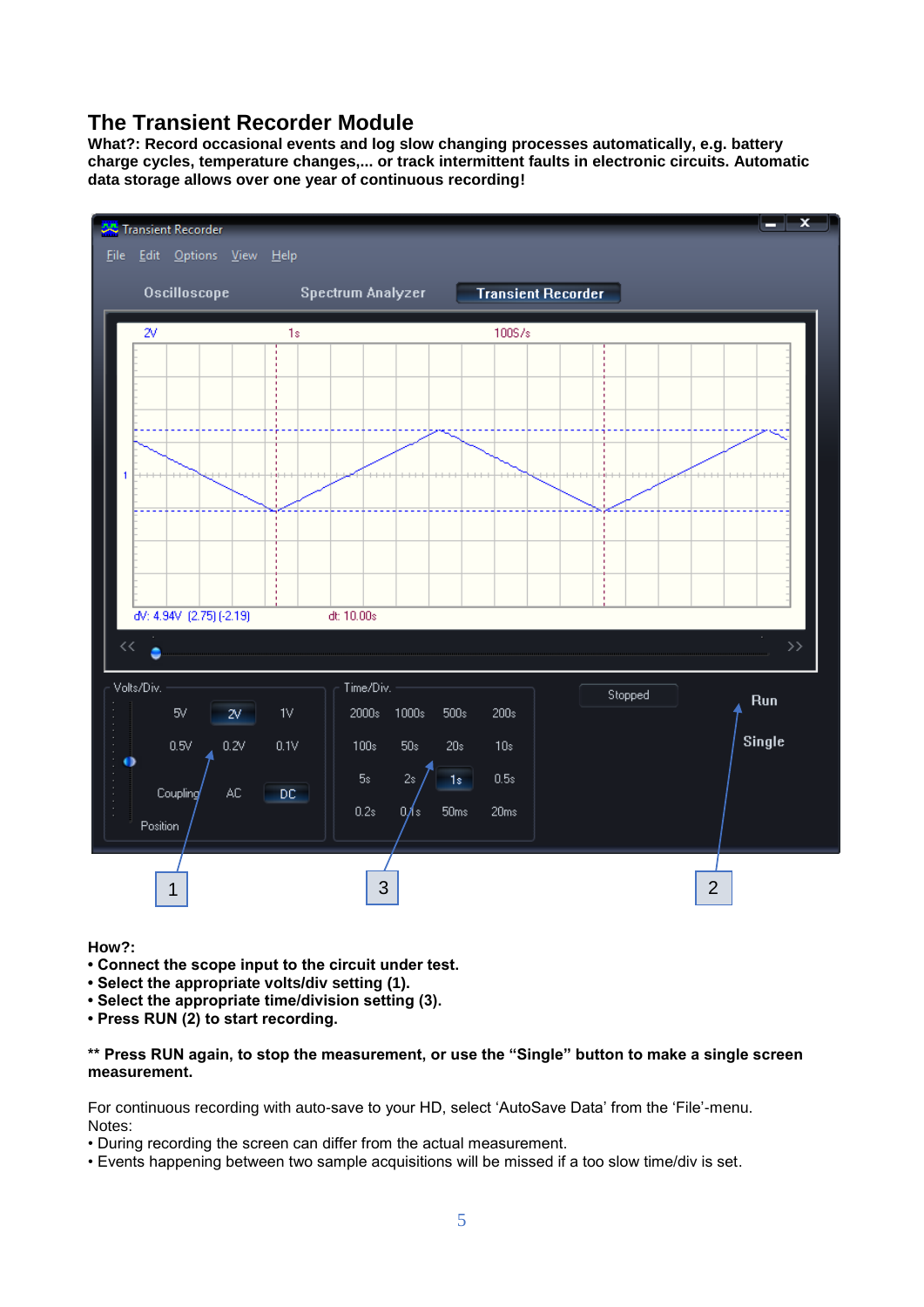# **Controls**

# **Oscilloscope mode**

## **VOLTS/DIV**

Selected value indicates the peak-to-peak voltage required to produce a peak-to-peak deflection of one major division on the screen.

## **Coupling**

**AC**: the input signal is capacitive coupled to the input amplifier/attenuator. Only the AC components are measured.

**DC**: the input signal is directly connected to the input amplifier/attenuator. Both AC and DC voltage are measured.

## **TIME/DIV**

Selects the time setting for the beam to sweep one major division on the screen

By selecting different TIME/DIV settings it is possible to **zoom** the frozen waveform on the screen. "Equivalent Time Sampling" **ETS mode** is in use on 50us/div, 20us/div and 10us/div ranges.

Triggering is set ON to get stable waveform images.

This mode is usable only for repetitive signals.

There is no pre-trigger option in this mode.

In this sampling mode the oscilloscope uses successive triggering occurrences to gather the data to construct a picture of a repetitive signal.

## **TRIGGER On/Off**

Selects free run mode or trigged mode.

## **TRIGGER Level**

Selects the signal level at which the sweep is triggered.

Triggering reference mark is displayed with the horizontal line on the left side of the screen.

## **TRIGGER Edge**

Selects the triggering slope:

Up: Trigger occurs when triggering signal crosses trigger level in a positive going direction.

Dn: Trigger occurs when triggering signal crosses trigger level in a negative going direction.

## **TRIGGER Find**

Resets the triggering x-position reference point. Triggering reference mark is displayed with the vertical line on the bottom of the screen.

## **RUN**

Selects recurrent display update mode (RUN). Pressing the button again freezes the display.

## **SINGLE**

When button is depressed and the trigger level is reached, refreshment of the display takes place only once.

## **[Persist](mk:@MSITStore:C:/Users/VEL255/Documents/e/Omat_Help_Man/PCSHM500/PCSU01DSO.chm::/persist.htm)**

When this button is down the scope captures many acquisitions of a signal to the screen. Record points accumulate until you release the button.

## **Autoset**

Automatic setup for the Volts/div, Time/div, and Trigger level to produce a stable waveform of usable size. The trigger will be set on if the wave aplitude on the screen is more than 0.5 divisions. The signal should be repetitive for proper autoset function: Amplitude 100mV to 30V; frequency above 50Hz; duty cycle greater than 10%.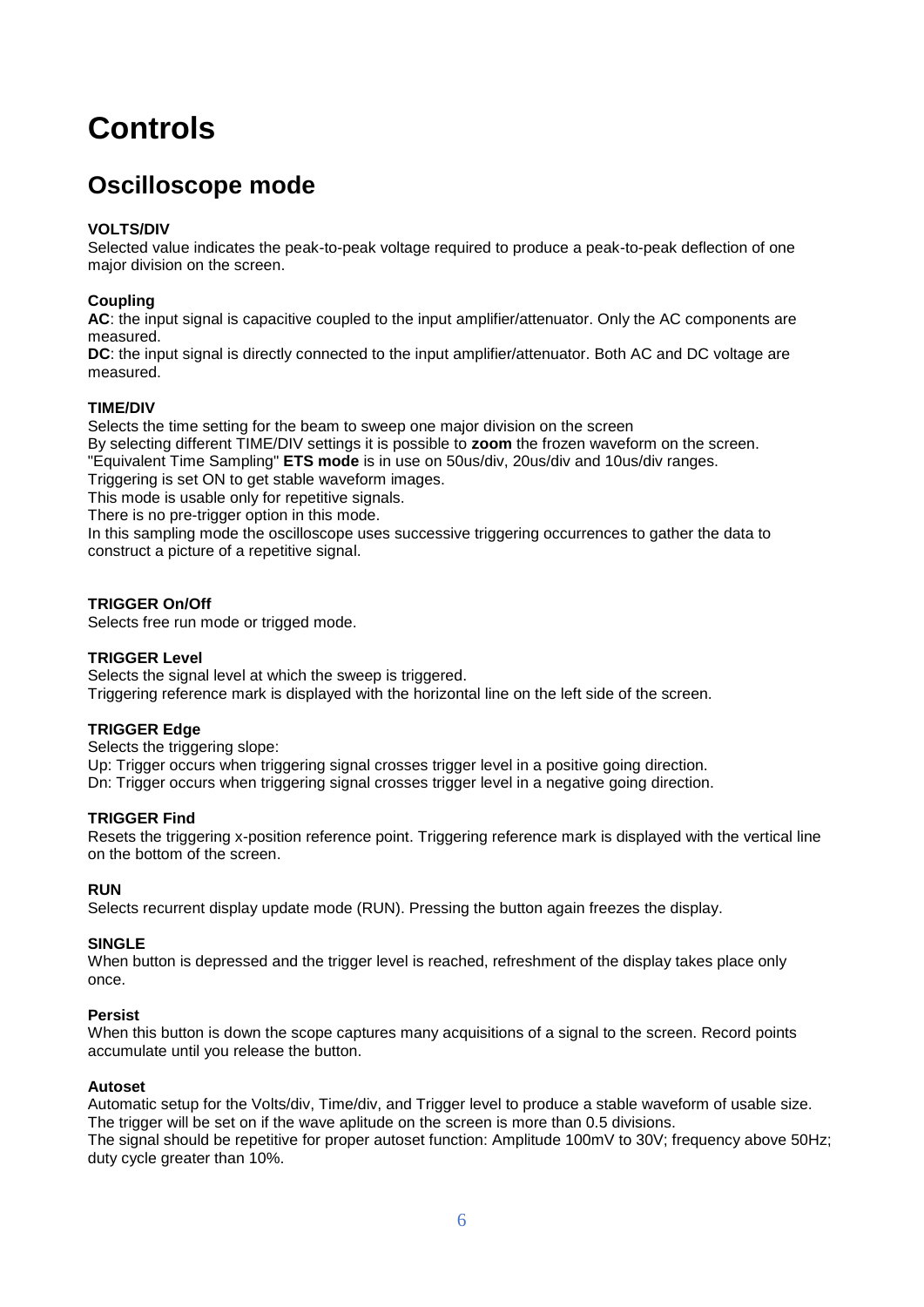**X-POSITION SCROLLBAR** (Below the waveform display)

Positions the trace horizontally on the screen. Triggering reference point is displayed with the vertical line on the bottom of the screen.

## **History Waveform Display**

Click the "History" button at the bottom of the waveform screen to get access to the history slider. The history slider allows you to recall and display acquired data from up to 1000 previous acquisitions. Use the mouse wheel or arrow keys to display the saved waveforms one-by-one. Performing waveform parameters measurements of old waveforms is possible.

**Note**: Do not change the scope settings (Time/div, Volts/div or the vertical position) when doing any measurements.

**Note**: The scope settings are not stored to the history data.

Right-click the history scrollbar to view the history menu.

The history menu options are: **Clear History Save History Open History Hide History Bar Show Hint**

# **Spectrum analyzer mode**

**FREQ. RANGE** Sets the frequency range of the display.

# **Menu options**

## File menu

Note: Default folder Documents\My PCSU01 for image and data files is created when the program is run for the first time.

#### **Open Image**

Opens an image file and displays it on the screen.

#### **Open DSO Data**

Opens and displays the waveform data saved in text format using the Save DSO Data option.

#### **Save Image**

Saves the image to a file in PNG or Windows Bitmap (BMP) format.

#### **Save DSO Data**

Saves the waveform data in text format. All captured data (4096 points/channel) is saved.

#### **Save FFT Data**

Saves the FFT data in text format. Only the portion of the data displayed on the screen is saved (250 points).

#### **Print**

Prints the image in color. You can edit the image caption.

#### **Print Setup**

Selects a printer and sets printer options before printing. The available options depend on the printer you select.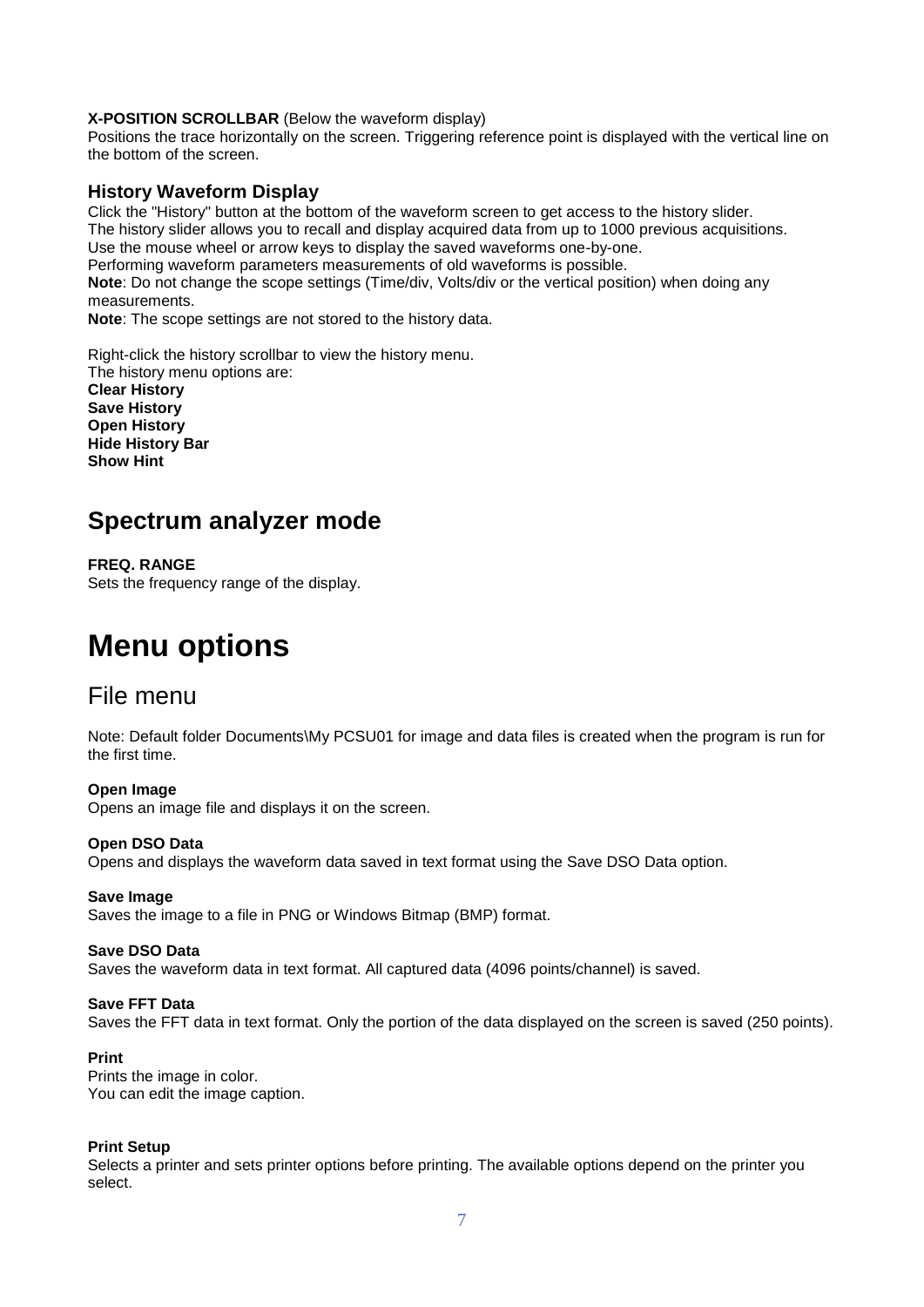## **Exit**

Terminates the program.

## **Restore Default Settings & Exit**

Use this option to restore all values to their default factory settings. The calibration values will be reset. Use this option if the oscilloscope's calibration fails repeatedly. Note: Software reinstallation does not reset the oscilloscope settings - you have to use this menu option to restore default settings.

# Edit menu

## **Copy**

Copies the image to the Windows' clipboard.

## **Paste**

Pastes the image residing in Windows' clipboard to the screen.

# Options menu

## **FFT Window**

Set the window function used to taper the original signal before calculating the FFT.

## **FFT Options**

- Maximum Maximum value of each frequency is displayed in Run mode.

- RMS Average

Use this averaging mode to reduce signal fluctuations.

- Vector Average

Use this averaging mode to reduce random or uncorrelated noise in the synchronous signal you want to display.

## **Hardware setup**

Select the hardware.

## **Colors**

Select the display colors.

## **Skins**

Give the software a new look by applying a different skin.

#### **Persistence Options**

Select the persistence settings.

## **Trigger Options**

- Noise Reject Select this option to get stable triggering on noisy signals. This option works only in the Run mode and only in the Real-time Sampling mode.

#### **Average**

The Average mode can be used to remove random noise from the waveform and to improve measurement accuracy at the cost of slower display response. The averaged waveform is a running average over a specified number of acquisitions. Averages selectable from 2, 4, 8, 16, 32, 64 and 128.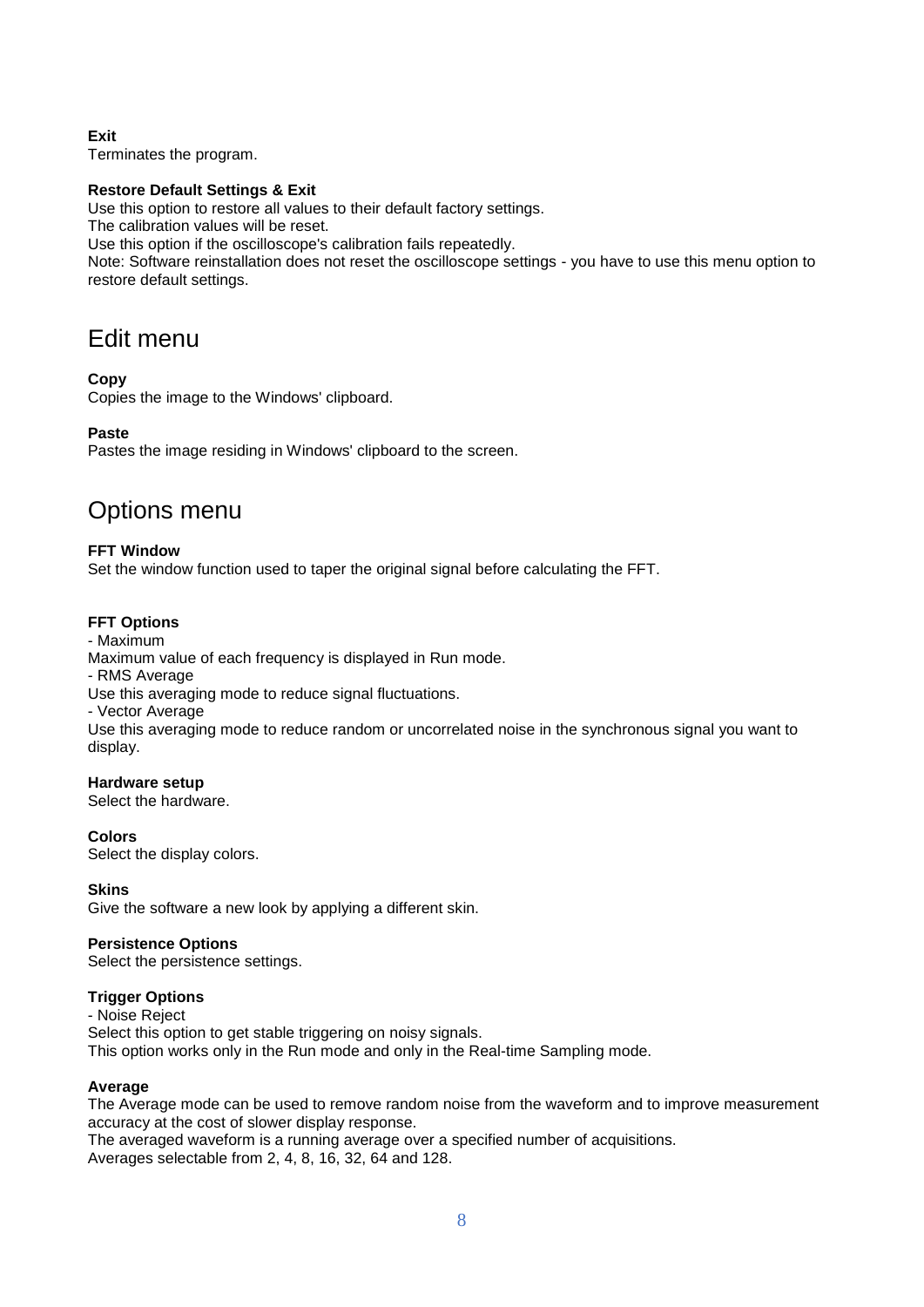#### **Calibrate**

Makes the oscilloscope calibration and saves the calibration values to the PCSU01.INI file. This option performs following operations:

- 1. The fine adjustment of the trace Y-position (offset) on different Volt/Div and Time/Div scales.
- 2. Sets the trace labels (on the left side of the screen) to correspond the trace GND level.
- 3. Sets the triggering level mark to correspond the triggering level.

#### **Save/Recall Last Oscilloscope Settings**

Saves the oscilloscope settings at program exit and restores the settings when the program is next time run.

# View menu

## **RMS value**

Displays AC RMS value of the signal

## **dBm Value**

Displays AC dBm value of the signal

#### **Sample Rate**

Displays the sampling rate on the top of the screen.

#### **Waveform Parameters**

Software automatically calculates various voltage and time parameters of a signal, such as DC mean, amplitude, rise time etc.

These parameters are displayed in a separate window. Use the check boxes in the window to select the parameters you which to be displayed.

#### **Markers**

Displays Markers on the screen.

## **Bright Grid**

Brightens the signal grid on the screen.

#### **Dot Join**

On: The dots of the acquired waveform data are connected by lines. Off: Only the dots of the acquired waveform data are displayed.

## **Clear Display on Run/Single Click**

The old traces are cleared when Run or Single button is pressed. This makes it easier to see the data update on the screen.

#### **Infinite Persistence**  Select Infinite Persistence mode.

**Color Graded Persistence**  Select Color Graded Persistence mode.

**Variable Persistence**  Select Variable Persistence mode

# Help Menu

**Oscilloscope Help**  Displays the help file

**About**  Displays information of the program version